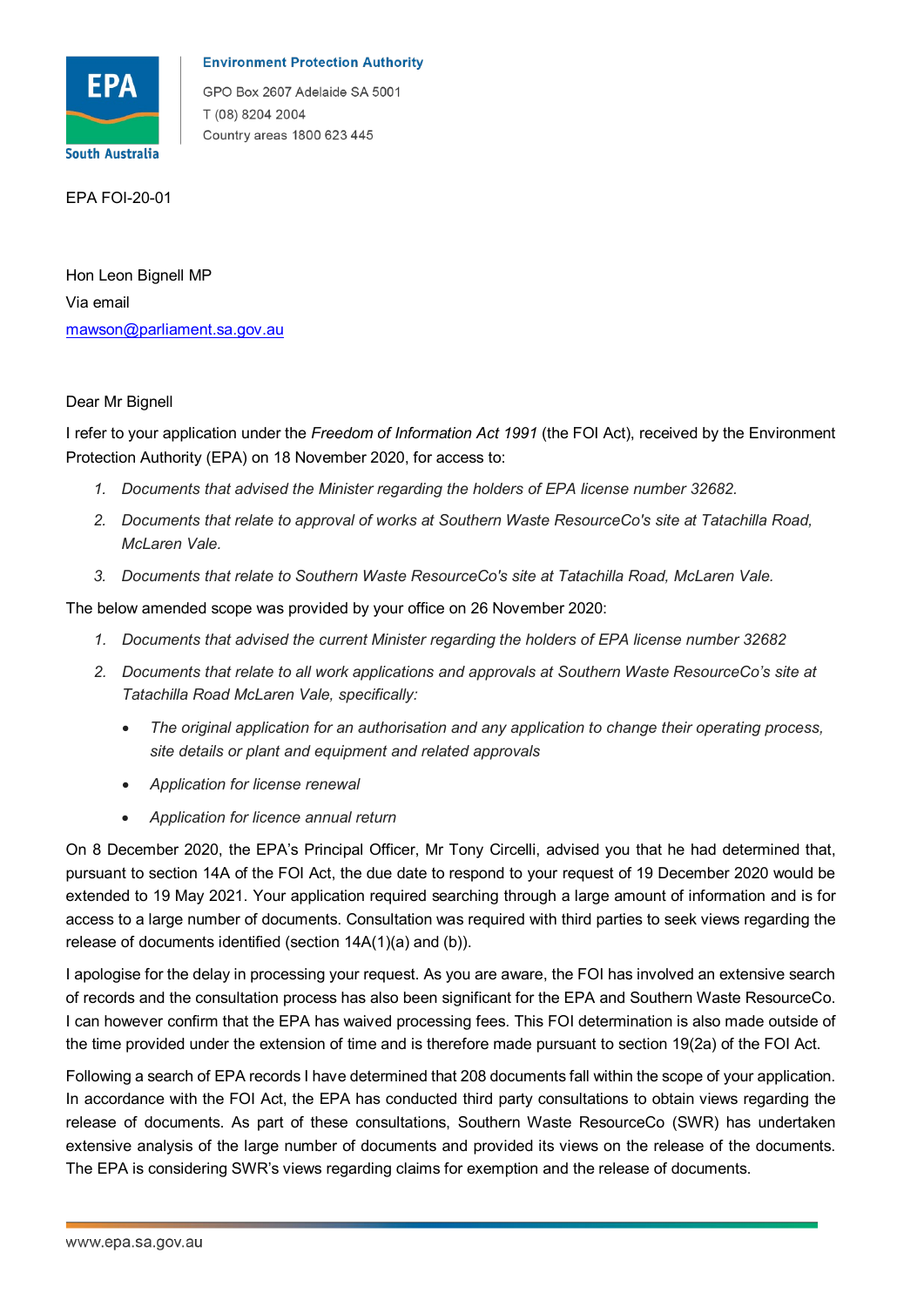to 33 relating to: In order to expedite the provision of some documents to you, I have undertaken a determination of Documents 1

- *1. Documents that advised the current Minister regarding the holders of EPA license number 32682* 
	- *The original application for an authorisation and any application to change their operating process, site details or plant and equipment*
	- *Application for license renewal*
	- *Application for licence annual return*

 approvals' for the SWR site at McLaren Vale in due course, following consideration of exemptions from release The EPA will provide a determination on the remaining 175 documents relating to 'all work applications and claimed by SWR.

 Section 20(4) of the FOI Act provides that if it is practicable to give access to a copy of a document with exempt documents as listed in the attached document schedule, and redacted the remaining parts of those documents matter deleted, and it appears that the applicant would wish to be given such a copy, the agency must give access to a copy of the document to this limited extent. Therefore, I have determined to grant you partial access to various that I consider to be exempt.

## **Determination**

In relation to Documents 1 to 33, the Environment Protection Authority determines to:

- Grant full access to 5 documents.
- Grant partial access to 19 documents.
- Refuse access to 9 documents

The reasons I have refused access to certain parts of documents are summarised in the attached document schedule and explained in more detail below.

## **Clause 7 of Schedule of the FOI Act, Documents affecting business affairs**

- (1) A document is an exempt document
	- (a) if it contains matter the disclosure of which would disclose trade secrets of any agency or any other person; or
	- (b) if it contains matter
		- (i) consisting of information (other than trade secrets) that has a commercial value to any agency or any other person; and
		- (ii) the disclosure of which
			- (A) could reasonably be expected to destroy or diminish the commercial value of the information; and
			- (B) would on balance, be contrary to the public interest; or
	- (c) if it contains matter
		- (i) consisting of information (other than trade secrets or information referred to in paragraph (b)) concerning the business, professional, commercial or financial affairs of any agency or any other person; and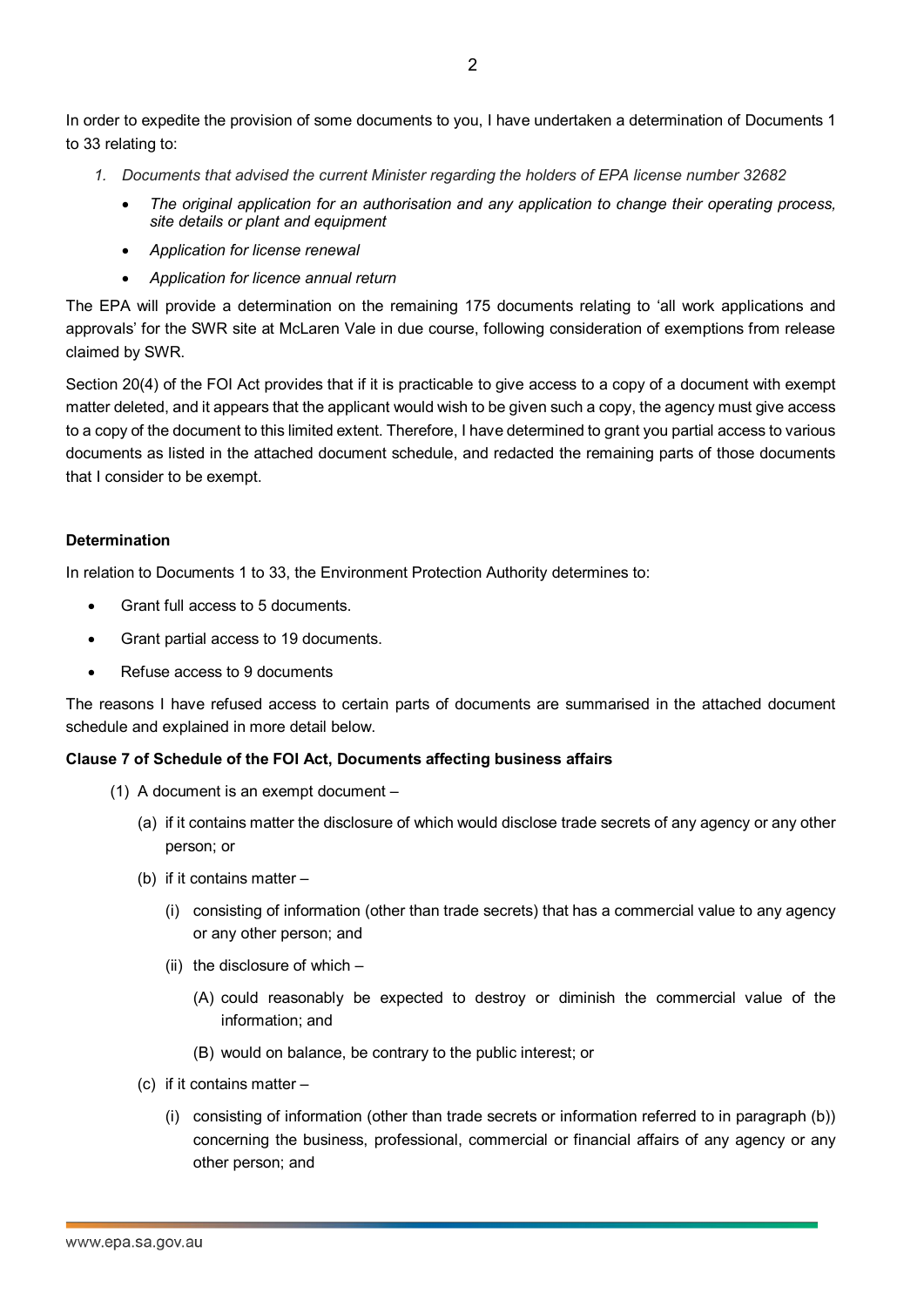- (ii) the disclosure of which—
	- (A) could reasonably be expected to have an adverse effect on those affairs or to prejudice the future supply of such information to the Government or to an agency; and
	- (B) would, on balance, be contrary to the public interest.

 Documents 18, 23, 24, 25, 26, 27, 28, 29, 30, 32 and 33 contain matter that relate to the business, professional, commercial of financial affairs of an agency or another person under clause 7(1)(c) of Schedule 1 of the FOI Act. I have determined that, on balance, disclosure of this information could reasonably be expected to have an adverse effect on those affairs. Public interest factors taken into account are described below. The exempt content of these documents has been redacted.

## **Clause 17 of Schedule 1 of the FOI Act, Documents subject to contempt etc**

 A document is an exempt document if it contains matter the public disclosure of which would, but for any immunity of the Crown –

- (a) constitute contempt of court; or
- (b) contravene any order or direction of a person or body having power to receive evidence on oath; or
- (c) infringe the privilege of Parliament

Documents 1, 3, 4, 6, 9, 11, 12, 14 and 15 contain matter the public disclosure of which would infringe the privilege of Parliament. Access to these documents has been refused.

# **Information out of scope of the FOI application**

Documents 2, 5, 7, 8, 10, 13, 16 and 17 contain matters considered out of the scope of this FOI application. This information has subsequently been redacted.

# **Public interest factors considered**

In making this determination I have also taken the following public interest factors into consideration:

## Pro release

- Pro-release of documents meets the objects of the FOI Act
- Documents relating to environmental issues are in the public interest
- Documents relating to the regulation of licenced sites are in the public interest
- Whether the documents provide insight into the regulatory operations and accountability of the EPA
- • What information is already in the public domain, such as details already available on the EPA's public register

## Against release

- A business's financial information should remain confidential
- The release of mobile phone numbers may have an adverse effect on current and former employees

 On balance, the reasoning against release for portions of documents outweighed the public interest factors for release.